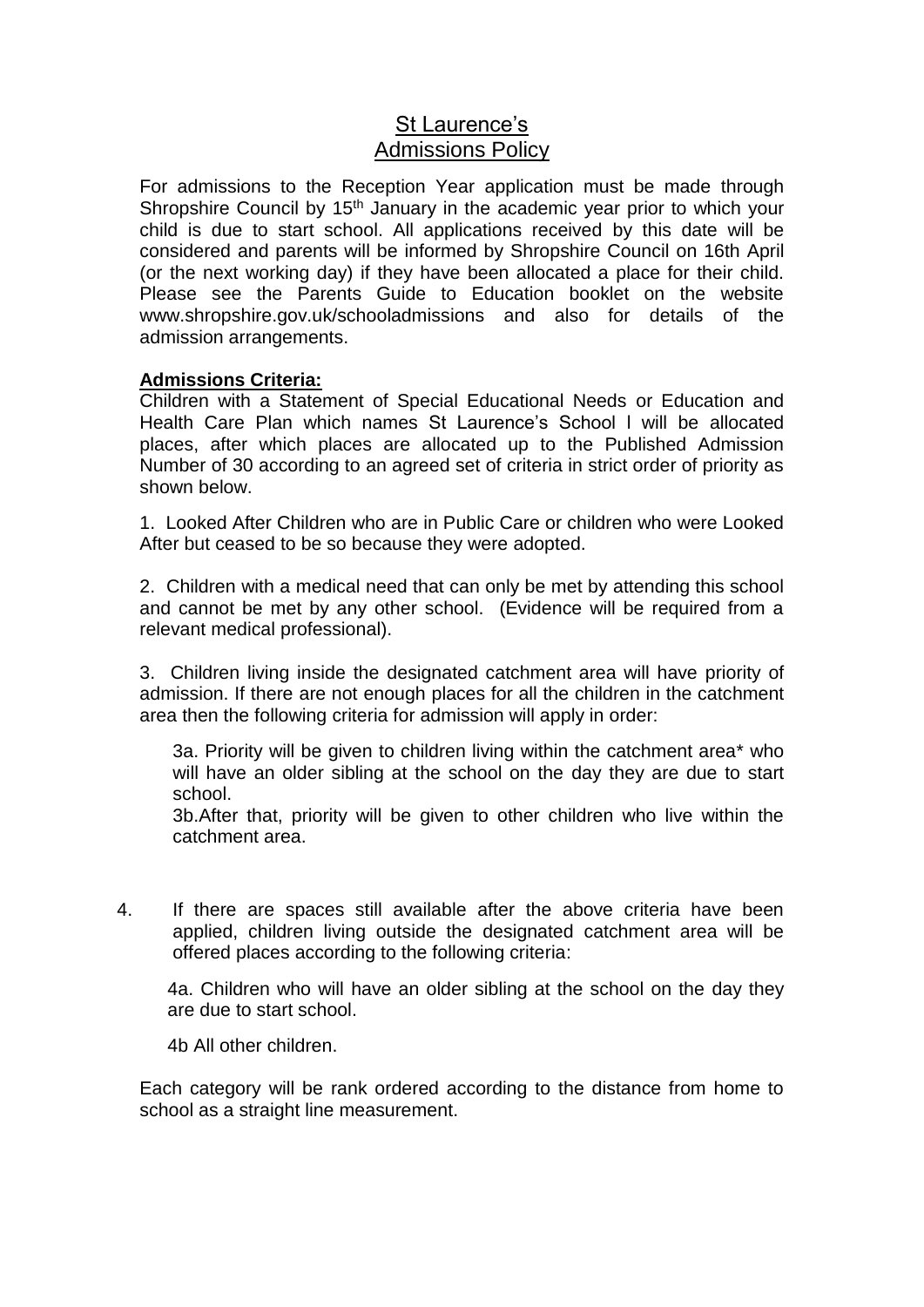## Notes:

A sibling connection is defined as a brother or sister, step-brother or stepsister, half-brother or half-sister, living at the same address as part of the same family unit and of compulsory school age (i.e.  $5 - 16$  years). Adopted siblings are also included. Older siblings must be attending the school on the date the younger sibling is due to start there. However, cousins or other relatives/friends who take up residence in a home in order to establish an 'in catchment area' address will not be given priority under the sibling criterion.

For admissions purposes all distances are measured as a straight line distance on a computerised mapping system between the home address and the nearest entrance gate of the relevant school by pinpointing their eastings and northings. The shortest distance being given highest priority. Where two addresses are within the same block of flats, the lowest number of flat nearest the ground floor will be deemed to be the nearest in distance.

Residence in catchment area can only be considered when formal confirmation (e.g. signed tenancy agreement when no property is owned, or exchange of contracts) of the address has been received.

All applicants are required to give correct information about the genuine residential address of the child. Where any information regarding a home address is found to be fraudulent or misleading a school place may be withdrawn even if the child has been admitted to the school.

In the event that two applications are exactly the same after all other criteria have been taken into account a tie breaker will be used. This will be by random allocation and overseen by an independent party not connected with the admissions process.

If unsuccessful on allocation day, Shropshire Council will offer a review when the waiting list will be formed from those parents who advise the Admissions Team that they wish to pursue a place at the school. At the end of the review period, parents who have still not been successful in securing a place have the right to appeal against the decision. Parents may remain on the waiting list from the review period onwards.

For the first term of Reception year, Shropshire Council will continue to maintain a waiting list for unsuccessful applicants. If any vacancies arise, places will be offered to applicants on the waiting list in strict accordance with normal published oversubscription criteria.

## **Mid-term or In-Year applications**

Mid-term applications will be dealt with using the same admissions criteria given above. To apply for a place other than the start of Reception parents should apply directly to the school on a mid-term application form available the Shropshire Council website www.shropshire.gov.uk/schooladmissions or from school. If there is a space in the relevant year group a place will be